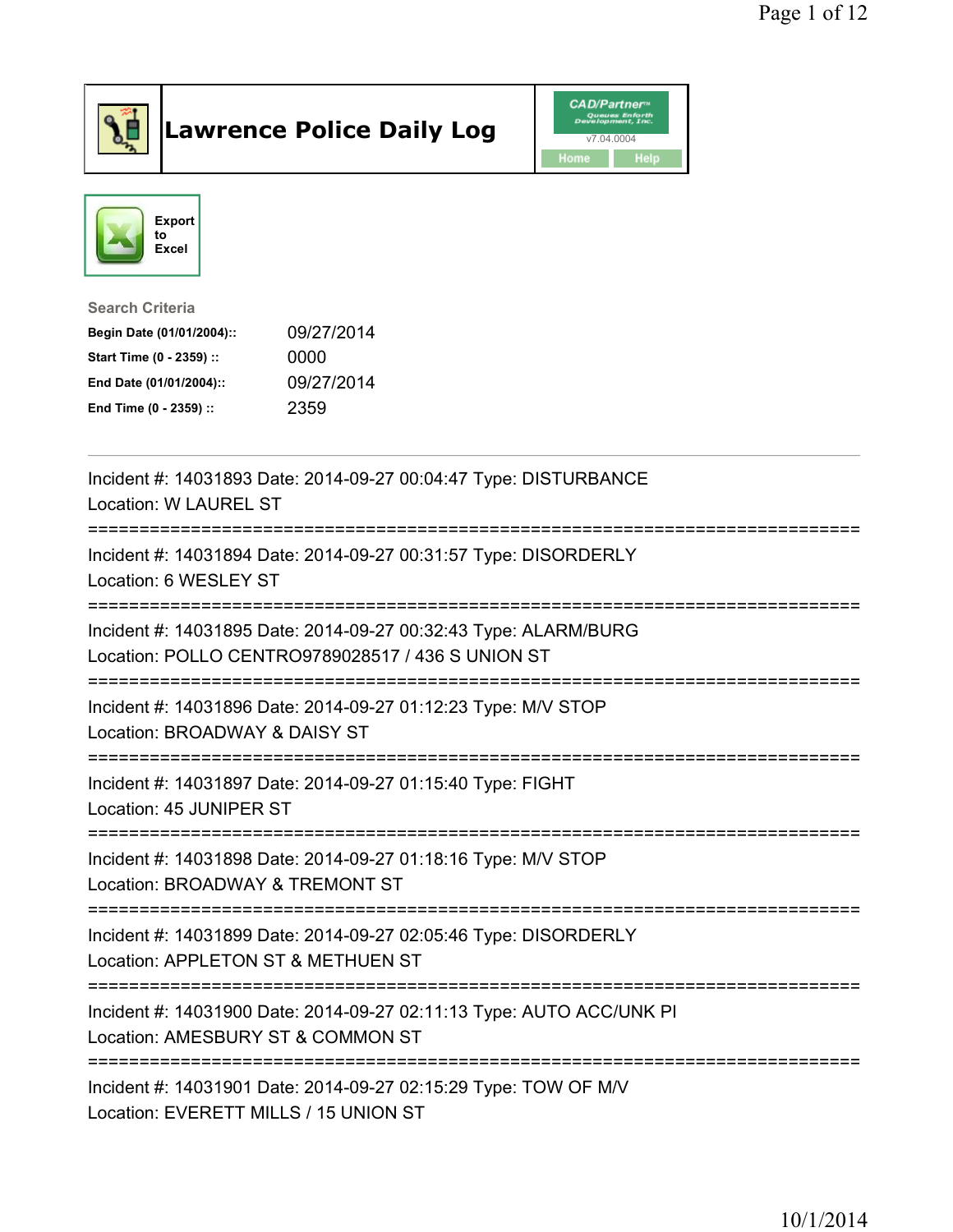| Incident #: 14031902 Date: 2014-09-27 02:22:54 Type: M/V STOP<br>Location: BROADWAY & CANAL ST                                                             |
|------------------------------------------------------------------------------------------------------------------------------------------------------------|
| Incident #: 14031903 Date: 2014-09-27 02:23:04 Type: LARCENY/PAST<br>Location: 3 WASHINGTON ST                                                             |
| Incident #: 14031904 Date: 2014-09-27 02:27:11 Type: M/V STOP<br>Location: HAVERHILL ST & NEWBURY ST                                                       |
| :=============================<br>Incident #: 14031905 Date: 2014-09-27 02:33:22 Type: AUTO ACC/NO PI<br>Location: HAFFNERS GAS STATION / 469 HAVERHILL ST |
| Incident #: 14031906 Date: 2014-09-27 02:37:10 Type: DISORDERLY<br>Location: 42 UNION ST                                                                   |
| Incident #: 14031907 Date: 2014-09-27 02:41:19 Type: ROBBERY ARMED<br>Location: 78 EASTON ST                                                               |
| Incident #: 14031908 Date: 2014-09-27 02:58:17 Type: M/V STOP<br>Location: S BROADWAY & SALEM ST                                                           |
| :================================<br>Incident #: 14031909 Date: 2014-09-27 03:01:38 Type: M/V STOP<br><b>Location: CENTRAL BRIDGE</b>                      |
| Incident #: 14031910 Date: 2014-09-27 03:08:20 Type: NOISE ORD<br>Location: 140 FARNHAM ST                                                                 |
| Incident #: 14031911 Date: 2014-09-27 03:14:19 Type: DISTURBANCE<br>Location: 120 SYLVESTER ST                                                             |
| Incident #: 14031912 Date: 2014-09-27 03:14:34 Type: SUS PERS/MV<br>Location: 34 CONGRESS ST                                                               |
| Incident #: 14031913 Date: 2014-09-27 03:15:34 Type: NOTIFICATION<br>Location: 374 S UNION ST #1                                                           |
| Incident #: 14031914 Date: 2014-09-27 03:16:19 Type: DISORDERLY<br>Location: 334 PROSPECT ST                                                               |
| Incident #: 14031915 Date: 2014-09-27 03:18:57 Type: NOISE ORD<br>Lootion: 40 CAMDEN CT                                                                    |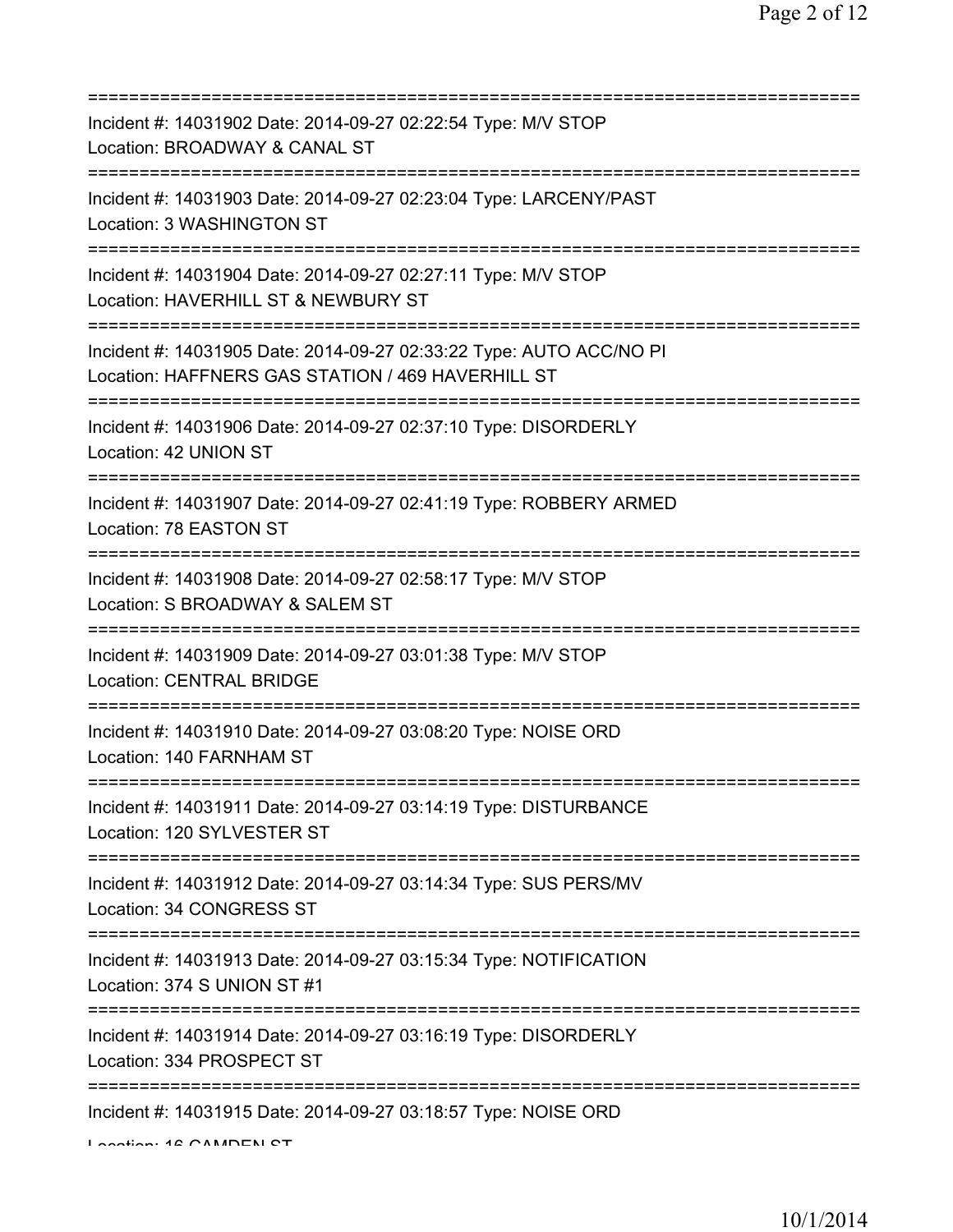| Incident #: 14031916 Date: 2014-09-27 03:25:51 Type: SUS PERS/MV<br>Location: 620 ESSEX ST                                             |
|----------------------------------------------------------------------------------------------------------------------------------------|
| Incident #: 14031917 Date: 2014-09-27 04:06:25 Type: ALARMS<br>Location: WEATHERBEE SCHOOL / 75 NEWTON ST                              |
| Incident #: 14031918 Date: 2014-09-27 05:19:30 Type: HIT & RUN M/V<br>Location: 324 BROADWAY                                           |
| Incident #: 14031919 Date: 2014-09-27 05:52:53 Type: DOMESTIC/PAST<br>Location: 13 BUNKERHILL ST FL 1                                  |
| Incident #: 14031920 Date: 2014-09-27 06:12:14 Type: DISTURBANCE<br>Location: 120 SYLVESTER ST<br>==================================== |
| Incident #: 14031921 Date: 2014-09-27 06:17:22 Type: INVEST CONT<br>Location: 16 MONTGOMERY ST<br>==================================== |
| Incident #: 14031922 Date: 2014-09-27 06:20:02 Type: M/V STOP<br>Location: CORBETT RD & MT VERNON ST                                   |
| Incident #: 14031923 Date: 2014-09-27 06:51:00 Type: ALARMS<br>Location: 7 WESTWOOD TER                                                |
| Incident #: 14031924 Date: 2014-09-27 07:22:15 Type: SUS PERS/MV<br>Location: 91 FARNHAM ST                                            |
| Incident #: 14031925 Date: 2014-09-27 07:47:33 Type: M/V STOP<br>Location: BERKELEY ST & BRUCE ST                                      |
| Incident #: 14031926 Date: 2014-09-27 07:57:50 Type: M/V STOP<br>Location: BROADWAY & LOWELL ST                                        |
| Incident #: 14031927 Date: 2014-09-27 08:05:21 Type: M/V STOP<br>Location: BROADWAY & LOWELL ST                                        |
| Incident #: 14031928 Date: 2014-09-27 08:23:16 Type: M/V STOP<br>Location: FRANKLIN ST & LOWELL ST                                     |
| Incident #: 14031930 Date: 2014-09-27 08:39:59 Type: MISSING PERS<br><b>LESSALE AND PVOLIATION OT</b>                                  |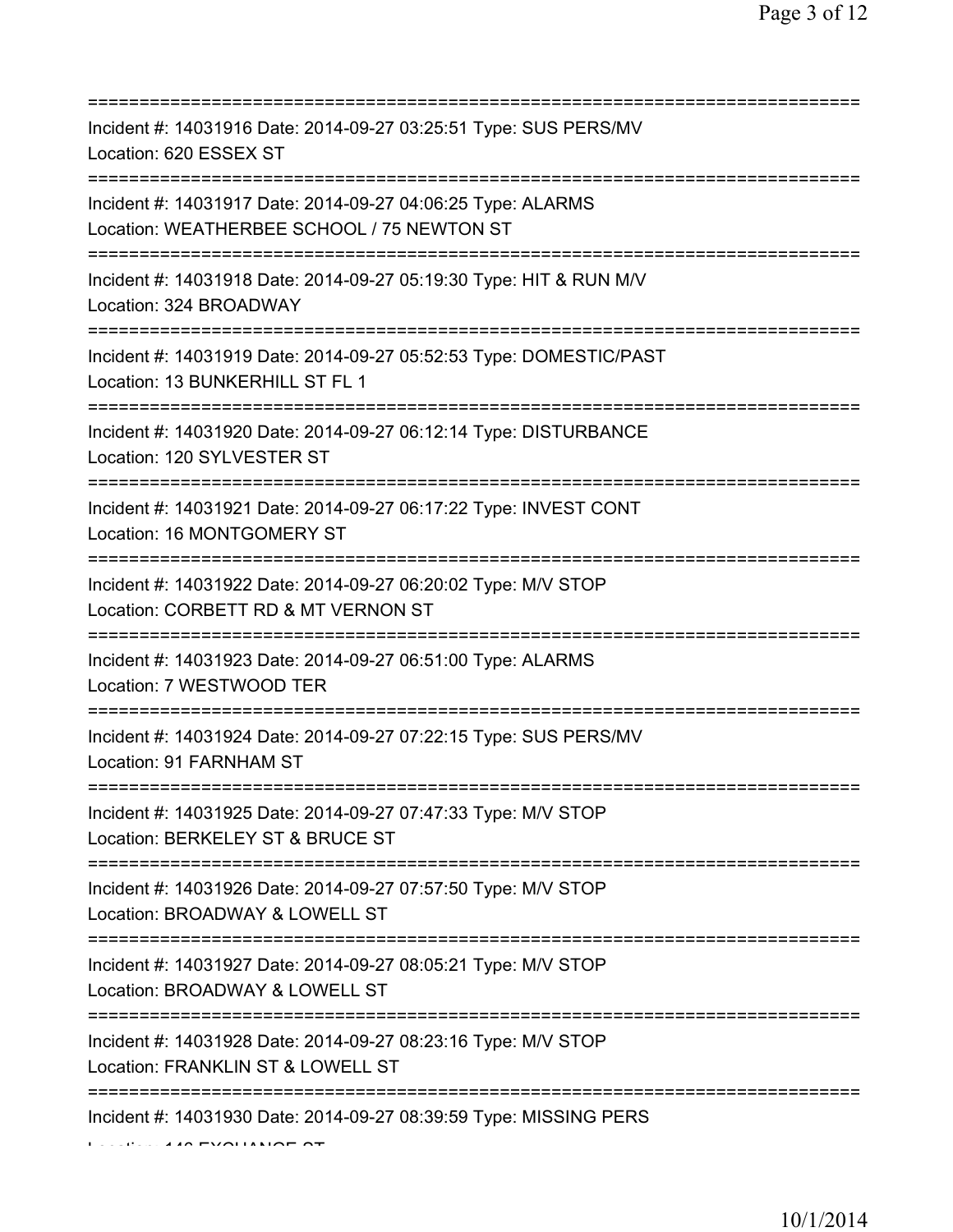| Incident #: 14031929 Date: 2014-09-27 08:40:37 Type: ASSSIT AMBULANC<br><b>Location: CENTRAL BRIDGE</b>                             |
|-------------------------------------------------------------------------------------------------------------------------------------|
| Incident #: 14031931 Date: 2014-09-27 08:47:21 Type: MAL DAMAGE<br>Location: 348 HAVERHILL ST                                       |
| Incident #: 14031932 Date: 2014-09-27 09:28:22 Type: ALARM/BURG<br>Location: THIRD BAPTIST CHURCH / 22 WARREN ST                    |
| Incident #: 14031933 Date: 2014-09-27 09:38:15 Type: TRESPASSING<br>Location: 10-14 MAPLE ST<br>=================================== |
| Incident #: 14031934 Date: 2014-09-27 10:02:29 Type: M/V STOP<br>Location: SUMMER ST & UNION ST                                     |
| Incident #: 14031935 Date: 2014-09-27 10:03:13 Type: STOL/MV/PAS<br>Location: ELM ST                                                |
| Incident #: 14031936 Date: 2014-09-27 10:12:50 Type: DISTURBANCE<br>Location: LAWRENCE ST & PARK ST                                 |
| Incident #: 14031937 Date: 2014-09-27 10:55:52 Type: ALARM/BURG<br>Location: STAR WIRELESS / 95 JACKSON ST                          |
| Incident #: 14031938 Date: 2014-09-27 11:02:43 Type: AMBULANCE ASSSI<br>Location: 112 BUNKERHILL ST FL 3RD                          |
| Incident #: 14031939 Date: 2014-09-27 11:14:45 Type: LARCENY/PAST<br>Location: 95 FARNHAM ST                                        |
| Incident #: 14031940 Date: 2014-09-27 11:23:39 Type: E911 HANGUP<br>Location: 45 BROADWAY #209                                      |
| Incident #: 14031941 Date: 2014-09-27 11:25:50 Type: WARRANT SERVE<br>Location: 244 MT VERNON ST #10                                |
| Incident #: 14031942 Date: 2014-09-27 11:28:37 Type: DOMESTIC/PROG<br>Location: 9 TREMONT ST #2                                     |
| =========================<br>Incident #: 14031943 Date: 2014-09-27 11:52:50 Type: ALARM/BURG                                        |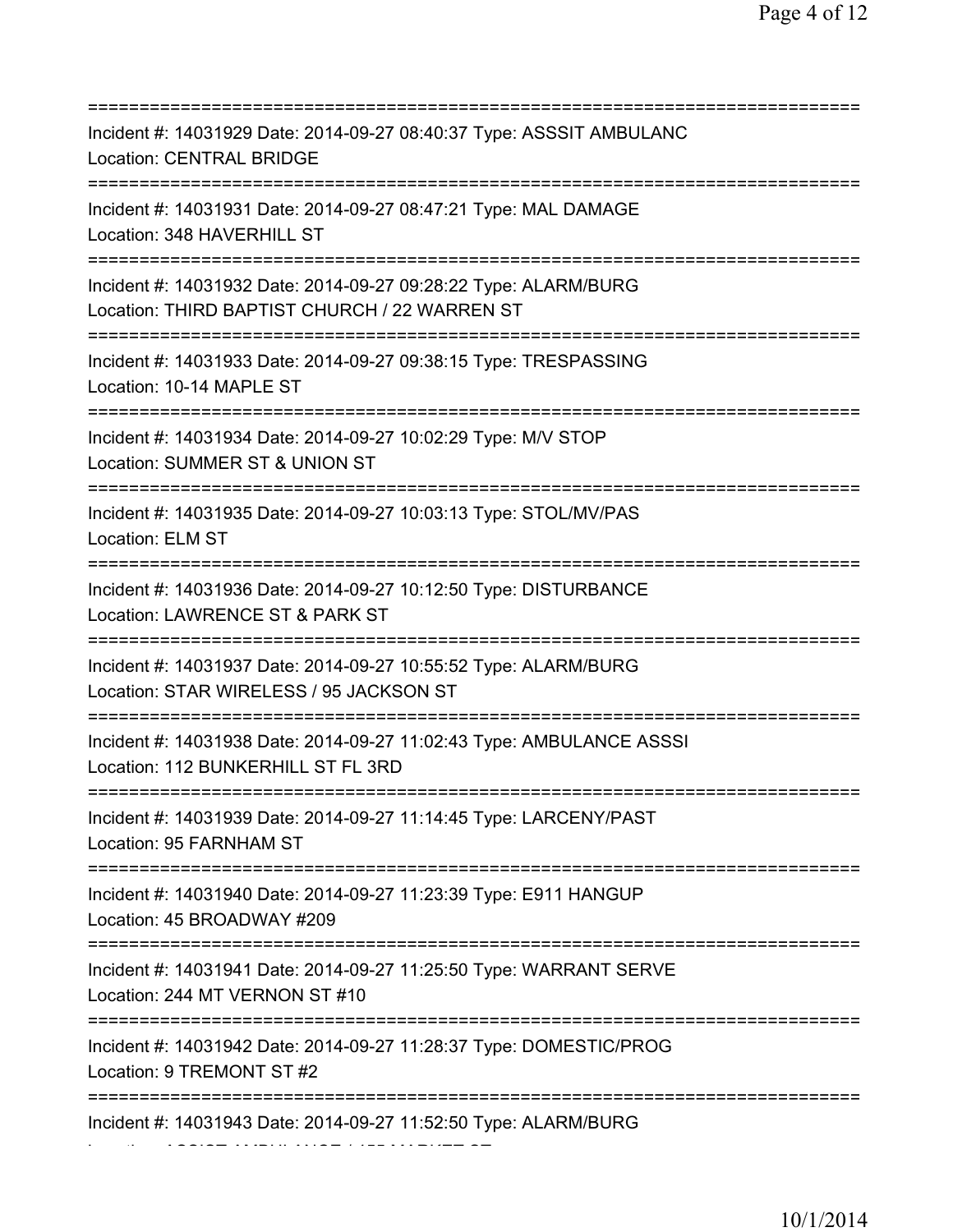=========================================================================== Incident #: 14031944 Date: 2014-09-27 11:56:21 Type: RECOV/STOL/MV Location: BODWELL ST & SCHOOL ST =========================================================================== Incident #: 14031945 Date: 2014-09-27 11:58:38 Type: CK WELL BEING Location: 479 S BROADWAY #4 =========================================================================== Incident #: 14031946 Date: 2014-09-27 12:08:49 Type: M/V STOP Location: 115 LEXINGTON ST =========================================================================== Incident #: 14031949 Date: 2014-09-27 12:24:15 Type: ROBBERY ARMED Location: MELVIN ST & WINTER ST =========================================================================== Incident #: 14031947 Date: 2014-09-27 12:24:18 Type: AUTO ACC/NO PI Location: BROADWAY & CANAL ST =========================================================================== Incident #: 14031948 Date: 2014-09-27 12:24:44 Type: WARRANT SERVE Location: 129 WATER ST =========================================================================== Incident #: 14031950 Date: 2014-09-27 12:30:57 Type: SUS PERS/MV Location: BROADWAY & CANAL ST =========================================================================== Incident #: 14031951 Date: 2014-09-27 12:42:48 Type: ALARM/BURG Location: HEALTH AND HUMAN SERVICES / 280 MERRIMACK ST FL 2ND-3RD =========================================================================== Incident #: 14031952 Date: 2014-09-27 12:46:59 Type: MAL DAMAGE Location: 23 MARKET ST =========================================================================== Incident #: 14031953 Date: 2014-09-27 12:59:08 Type: ALARM/BURG Location: ARLINGTON SCHOOL / 150 ARLINGTON ST =========================================================================== Incident #: 14031954 Date: 2014-09-27 13:00:41 Type: TOW OF M/V Location: 50 BROADWAY =========================================================================== Incident #: 14031955 Date: 2014-09-27 13:13:49 Type: MAL DAMAGE Location: 22 MAGNOLIA ST =========================================================================== Incident #: 14031956 Date: 2014-09-27 13:20:34 Type: MISSING PERS Location: 253 JACKSON ST =========================================================================== Incident #: 14031957 Date: 2014-09-27 13:24:23 Type: GENERAL SERV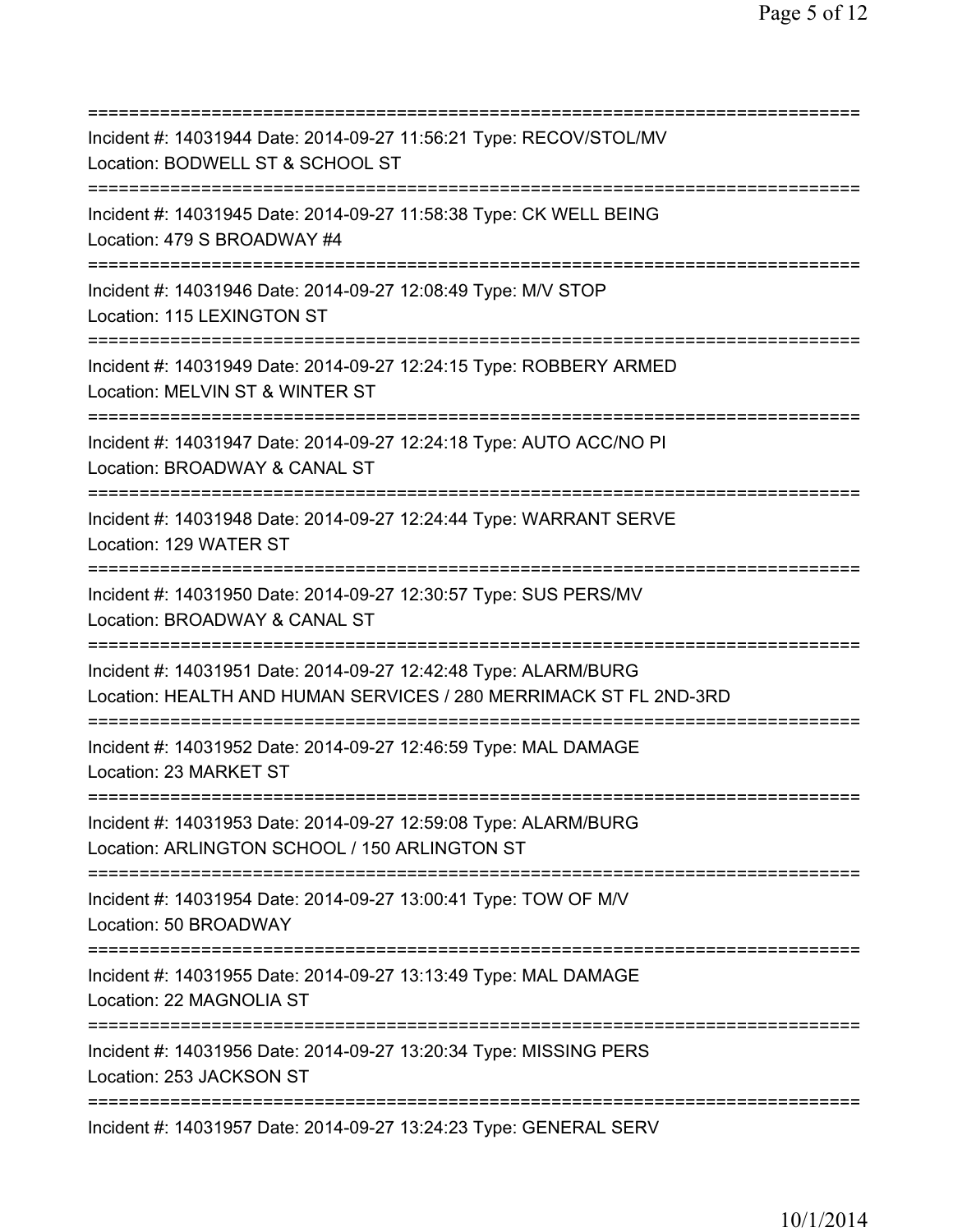| Incident #: 14031958 Date: 2014-09-27 13:26:32 Type: 209A/SERVE<br>Location: 696 HAVERHILL ST                                                |
|----------------------------------------------------------------------------------------------------------------------------------------------|
| Incident #: 14031959 Date: 2014-09-27 13:32:15 Type: CK WELL BEING<br>Location: CLADDAGH PUB / 399 CANAL ST                                  |
| Incident #: 14031960 Date: 2014-09-27 13:43:04 Type: TOW OF M/V<br>Location: MARKET ST & OSGOOD ST                                           |
| Incident #: 14031961 Date: 2014-09-27 13:53:29 Type: UNWANTEDGUEST<br>Location: 357 BROADWAY FL 1ST<br>===================================== |
| Incident #: 14031962 Date: 2014-09-27 14:08:00 Type: 209A/SERVE<br>Location: 21 NEWTON ST #B<br>====================================         |
| Incident #: 14031963 Date: 2014-09-27 14:09:06 Type: 209A/SERVE<br>Location: 27 DIAMOND ST #APT 2<br>=====================================   |
| Incident #: 14031964 Date: 2014-09-27 14:16:59 Type: 209A/SERVE<br>Location: 79 NESMITH ST FL 2NDFL                                          |
| Incident #: 14031965 Date: 2014-09-27 14:18:28 Type: 209A/SERVE<br>Location: 12 BALLARD WY                                                   |
| Incident #: 14031966 Date: 2014-09-27 14:21:31 Type: FIGHT<br>Location: 211 S UNION ST                                                       |
| Incident #: 14031967 Date: 2014-09-27 14:23:10 Type: M/V STOP<br>Location: 32 LAWRENCE ST                                                    |
| Incident #: 14031968 Date: 2014-09-27 14:25:56 Type: 209A/SERVE<br>Location: 6 FAIRMONT ST                                                   |
| Incident #: 14031969 Date: 2014-09-27 14:32:57 Type: 209A/SERVE<br>Location: 340 HAVERHILL ST                                                |
| ==================================<br>Incident #: 14031970 Date: 2014-09-27 14:39:14 Type: 209A/SERVE<br>Location: 2 MUSEUM SQ #802          |
| Incident #: 14031971 Date: 2014-09-27 14:48:50 Type: 209A/SERVE                                                                              |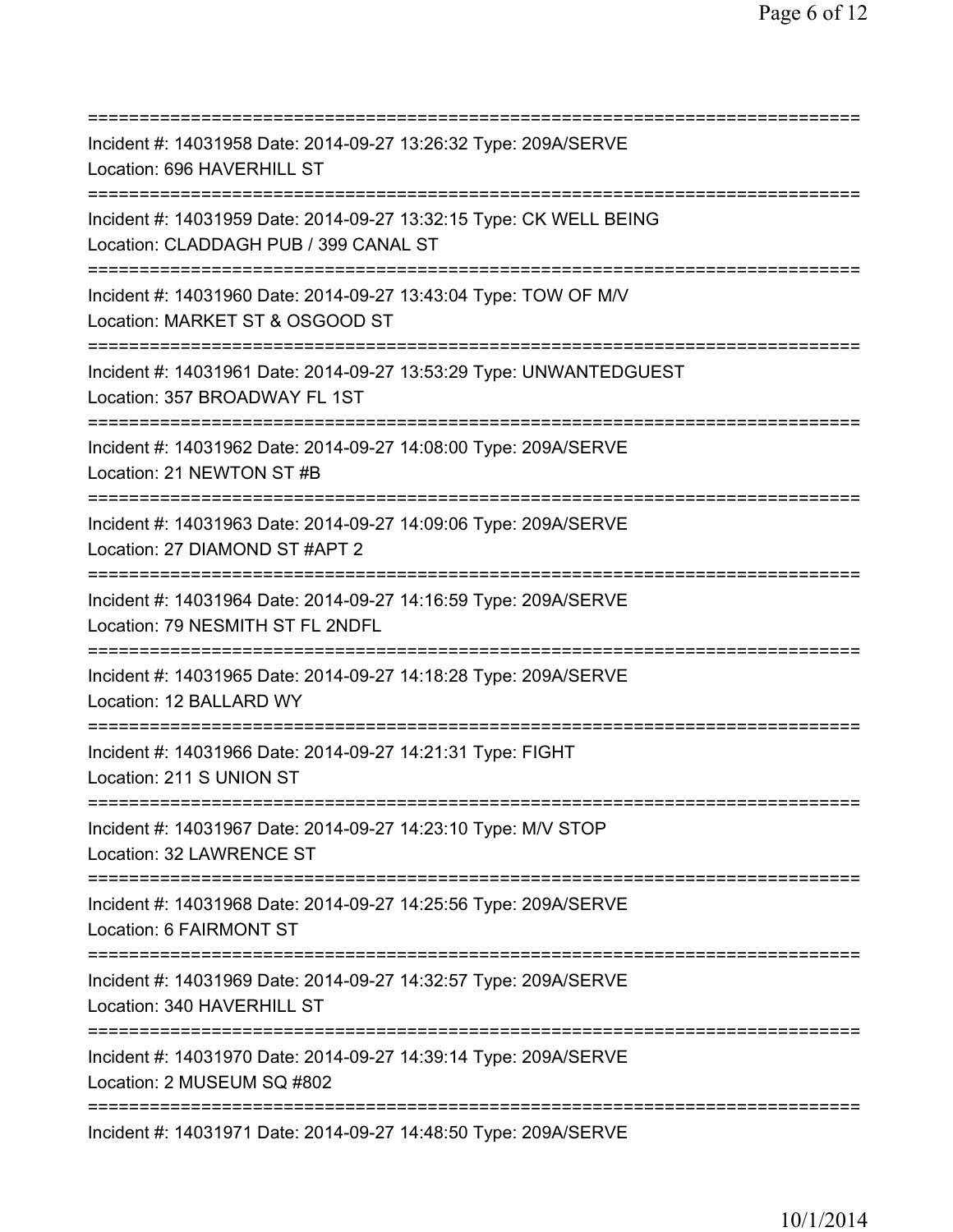| Location: 34 IRENE ST<br>====================================                                                                              |
|--------------------------------------------------------------------------------------------------------------------------------------------|
| Incident #: 14031972 Date: 2014-09-27 14:55:57 Type: LOUD NOISE<br>Location: 96 AMES ST<br>================================                |
| Incident #: 14031973 Date: 2014-09-27 15:05:44 Type: KEEP PEACE<br>Location: 432 S BROADWAY                                                |
| Incident #: 14031974 Date: 2014-09-27 15:12:22 Type: NOISE ORD<br>Location: 95 AMES ST                                                     |
| Incident #: 14031975 Date: 2014-09-27 15:13:36 Type: NOISE ORD<br>Location: 30 KENDALL ST                                                  |
| Incident #: 14031976 Date: 2014-09-27 15:17:59 Type: M/V STOP<br>Location: AMESBURY ST & HAVERHILL ST                                      |
| Incident #: 14031977 Date: 2014-09-27 15:19:39 Type: WARRANT SERVE<br>Location: 129 WATER ST                                               |
| Incident #: 14031978 Date: 2014-09-27 15:20:58 Type: NOISE ORD<br>Location: 500 RIVERSIDE DR                                               |
| Incident #: 14031979 Date: 2014-09-27 15:29:08 Type: HIT & RUN M/V<br>Location: 24 BROOK ST                                                |
| Incident #: 14031980 Date: 2014-09-27 15:34:44 Type: FRAUD<br>Location: 13 GROTON ST<br>;==============================                    |
| Incident #: 14031981 Date: 2014-09-27 15:42:37 Type: NOISE ORD<br>Location: BROOKLINE ST & MARSTON ST                                      |
| Incident #: 14031982 Date: 2014-09-27 16:02:11 Type: 209A/SERVE<br>Location: 383 HAVERHILL ST                                              |
| Incident #: 14031983 Date: 2014-09-27 16:08:42 Type: FRAUD<br>Location: 95 FARNHAM ST                                                      |
| ======================<br>Incident #: 14031984 Date: 2014-09-27 16:19:05 Type: ALARM/HOLD<br>Location: WIRELESS SOLUTION / 201 LAWRENCE ST |
|                                                                                                                                            |

Incident #: 14031985 Date: 2014 09 27 16:26:30 Type: MEDIC SUPPORT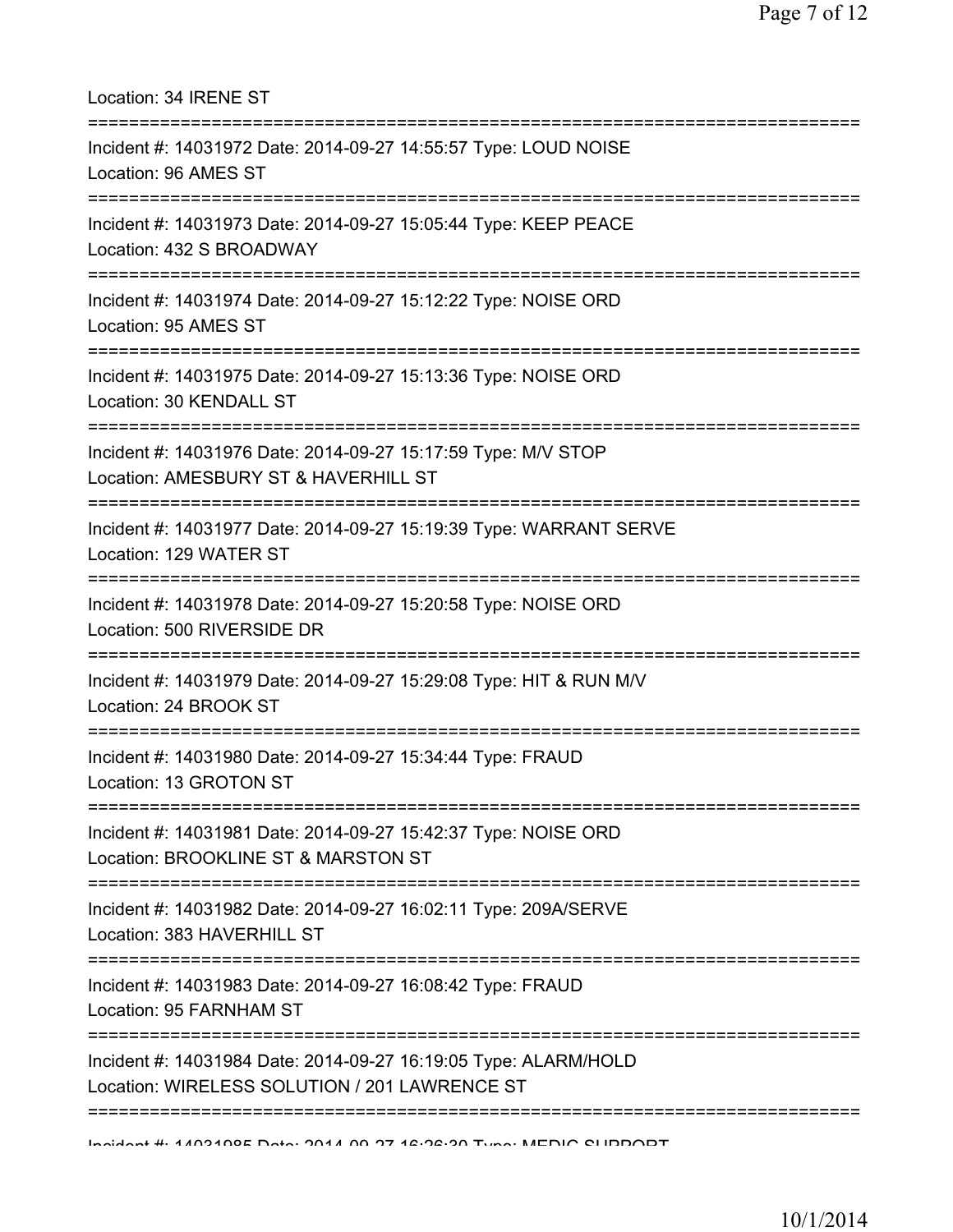| Location: 82 FARLEY ST FL 2NDFL                                                                                                                         |
|---------------------------------------------------------------------------------------------------------------------------------------------------------|
| Incident #: 14031986 Date: 2014-09-27 16:27:24 Type: ALARM/BURG<br>Location: DON KENNETH / 395 BROADWAY                                                 |
| Incident #: 14031987 Date: 2014-09-27 16:38:00 Type: AUTO ACC/NO PI<br>Location: 7 SPRUCE ST<br>======================================                  |
| Incident #: 14031988 Date: 2014-09-27 16:47:58 Type: ALARM/BURG<br>Location: 599 CANAL ST                                                               |
| Incident #: 14031989 Date: 2014-09-27 16:57:06 Type: CK WELL BEING<br>Location: HAFFNER'S GAS STATION / 69 PARKER ST<br>=============================== |
| Incident #: 14031990 Date: 2014-09-27 17:08:34 Type: ALARM/BURG<br>Location: LORENZO BUILDING / 599 CANAL ST                                            |
| Incident #: 14031991 Date: 2014-09-27 17:47:34 Type: NOISE ORD<br>Location: 2-4 SPRING ST                                                               |
| Incident #: 14031992 Date: 2014-09-27 17:49:21 Type: M/V STOP<br>Location: BROADWAY & LOWELL ST<br>===========================                          |
| Incident #: 14031994 Date: 2014-09-27 17:54:42 Type: UNATENEDCHILD<br>Location: TEDESCHI / 703 HAVERHILL ST                                             |
| Incident #: 14031995 Date: 2014-09-27 17:55:11 Type: FRAUD<br>Location: 135 BERKELEY ST #1F                                                             |
| Incident #: 14031993 Date: 2014-09-27 17:55:11 Type: ALARM/BURG<br>Location: SAUNDERS CROSSING / 11 DIAMOND ST                                          |
| Incident #: 14031996 Date: 2014-09-27 18:06:29 Type: M/V STOP<br>Location: ANDOVER ST & CARLETON ST                                                     |
| Incident #: 14031997 Date: 2014-09-27 18:18:20 Type: NOISE ORD<br>Location: 6-8 PLEASANT TER                                                            |
| Incident #: 14031998 Date: 2014-09-27 18:45:41 Type: DRINKING PUBL<br>Location: 33 BROOK ST                                                             |
|                                                                                                                                                         |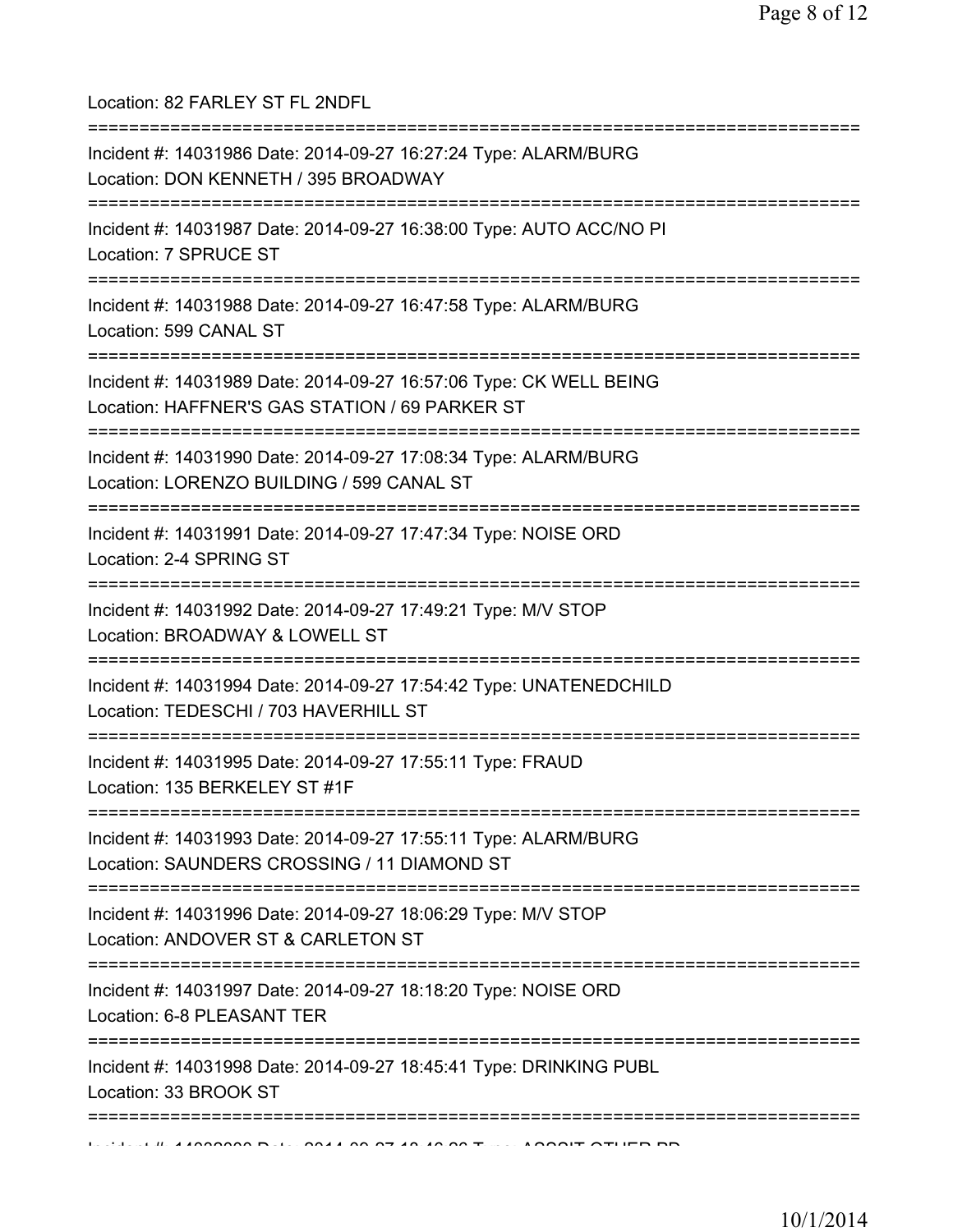| Location: 23 WASHINGTON ST                                                                                                         |
|------------------------------------------------------------------------------------------------------------------------------------|
| Incident #: 14031999 Date: 2014-09-27 18:46:37 Type: NOISE ORD<br>Location: 95 AMES ST                                             |
| Incident #: 14032001 Date: 2014-09-27 18:52:38 Type: NOISE ORD<br>Location: ANDOVER ST & PHILLIPS ST                               |
| Incident #: 14032002 Date: 2014-09-27 18:54:34 Type: ALARM/BURG<br>Location: JAVIER RESIDENCE / 426 S BROADWAY                     |
| Incident #: 14032003 Date: 2014-09-27 18:57:53 Type: FIGHT<br>Location: 197 ARLINGTON ST FL 3                                      |
| Incident #: 14032004 Date: 2014-09-27 19:39:46 Type: DISORDERLY<br>Location: SEVEN ELEVEN / 370 BROADWAY                           |
| Incident #: 14032005 Date: 2014-09-27 19:43:44 Type: DK (DRUNK)<br>Location: 265 MERRIMACK ST<br>:================================ |
| Incident #: 14032006 Date: 2014-09-27 19:50:46 Type: GENERAL SERV<br>Location: EXETER ST & WINTHROP AV                             |
| Incident #: 14032007 Date: 2014-09-27 19:56:31 Type: MV/BLOCKING<br>Location: 15 WORSWICK TER                                      |
| Incident #: 14032008 Date: 2014-09-27 19:59:13 Type: SHOPLIFTING<br>Location: AJ WRIGHT / 73 WINTHROP AV                           |
| Incident #: 14032009 Date: 2014-09-27 20:00:32 Type: ALARM/BURG<br>Location: RESD; PABLO PAULINO 9789026283 / 38 MARBLE AV         |
| Incident #: 14032010 Date: 2014-09-27 20:02:10 Type: HIT & RUN M/V<br>Location: 64 MYRTLE ST                                       |
| Incident #: 14032011 Date: 2014-09-27 20:07:25 Type: MAN DOWN<br>Location: 660 ESSEX ST #BLDG 7                                    |
| Incident #: 14032012 Date: 2014-09-27 20:20:13 Type: NOISE ORD<br>Location: 163 WEST ST                                            |
|                                                                                                                                    |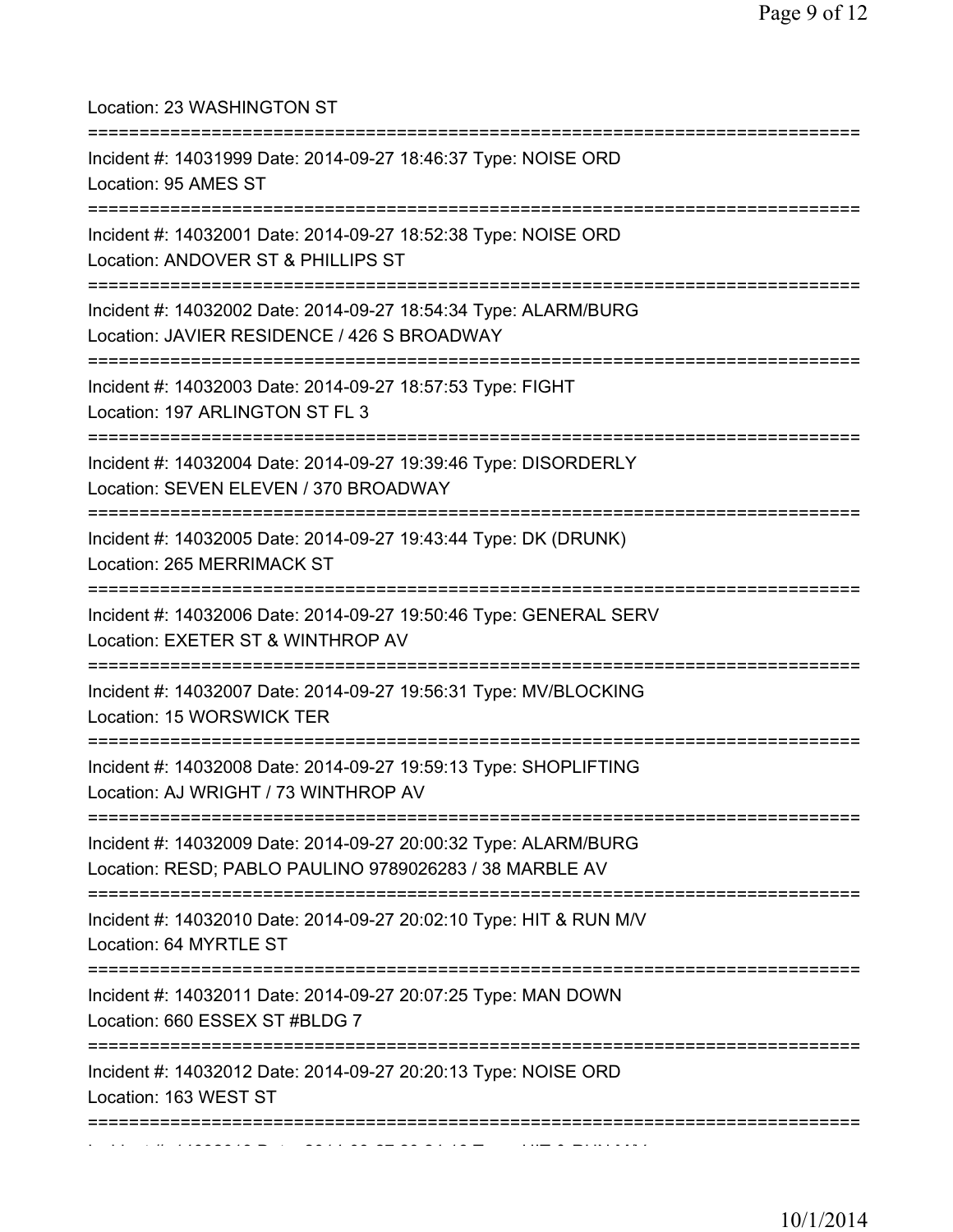| Location: JACKSON ST & KNOX ST                                                                                                                             |
|------------------------------------------------------------------------------------------------------------------------------------------------------------|
| Incident #: 14032014 Date: 2014-09-27 20:30:39 Type: LOUD NOISE<br>Location: 58 HILLSIDE AV                                                                |
| Incident #: 14032015 Date: 2014-09-27 20:31:08 Type: NOISE ORD<br>Location: 24 YALE ST<br>===================================                              |
| Incident #: 14032016 Date: 2014-09-27 20:40:17 Type: NOISE ORD<br>Location: 1 SPRING ST<br>===================================                             |
| Incident #: 14032017 Date: 2014-09-27 20:55:24 Type: E911 HANGUP<br>Location: 50 HANCOCK ST FL 1                                                           |
| Incident #: 14032018 Date: 2014-09-27 21:16:05 Type: MAL DAMAGE<br>Location: 284 BROADWAY #REAR FL 1                                                       |
| Incident #: 14032019 Date: 2014-09-27 21:46:24 Type: M/V STOP<br>Location: BROADWAY & HAVERHILL ST                                                         |
| Incident #: 14032020 Date: 2014-09-27 21:49:01 Type: NOISE ORD<br>Location: 58 HILLSIDE AV                                                                 |
| Incident #: 14032021 Date: 2014-09-27 21:50:47 Type: GENERAL SERV<br>Location: 88 PHILLIPS ST                                                              |
| Incident #: 14032022 Date: 2014-09-27 21:57:44 Type: M/V STOP<br>Location: SALEM ST                                                                        |
| ================================<br>Incident #: 14032023 Date: 2014-09-27 21:59:39 Type: ALARM/BURG<br>Location: FH CANN AND ASSOCIATES / 354 MERRIMACK ST |
| Incident #: 14032024 Date: 2014-09-27 22:02:44 Type: NOISE ORD<br>Location: 660 HAVERHILL ST                                                               |
| Incident #: 14032025 Date: 2014-09-27 22:12:52 Type: NOISE ORD<br>Location: 21 E HAVERHILL ST FL 1                                                         |
| Incident #: 14032026 Date: 2014-09-27 22:14:13 Type: NOISE ORD<br>Location: ALDER ST & POPLAR ST                                                           |
|                                                                                                                                                            |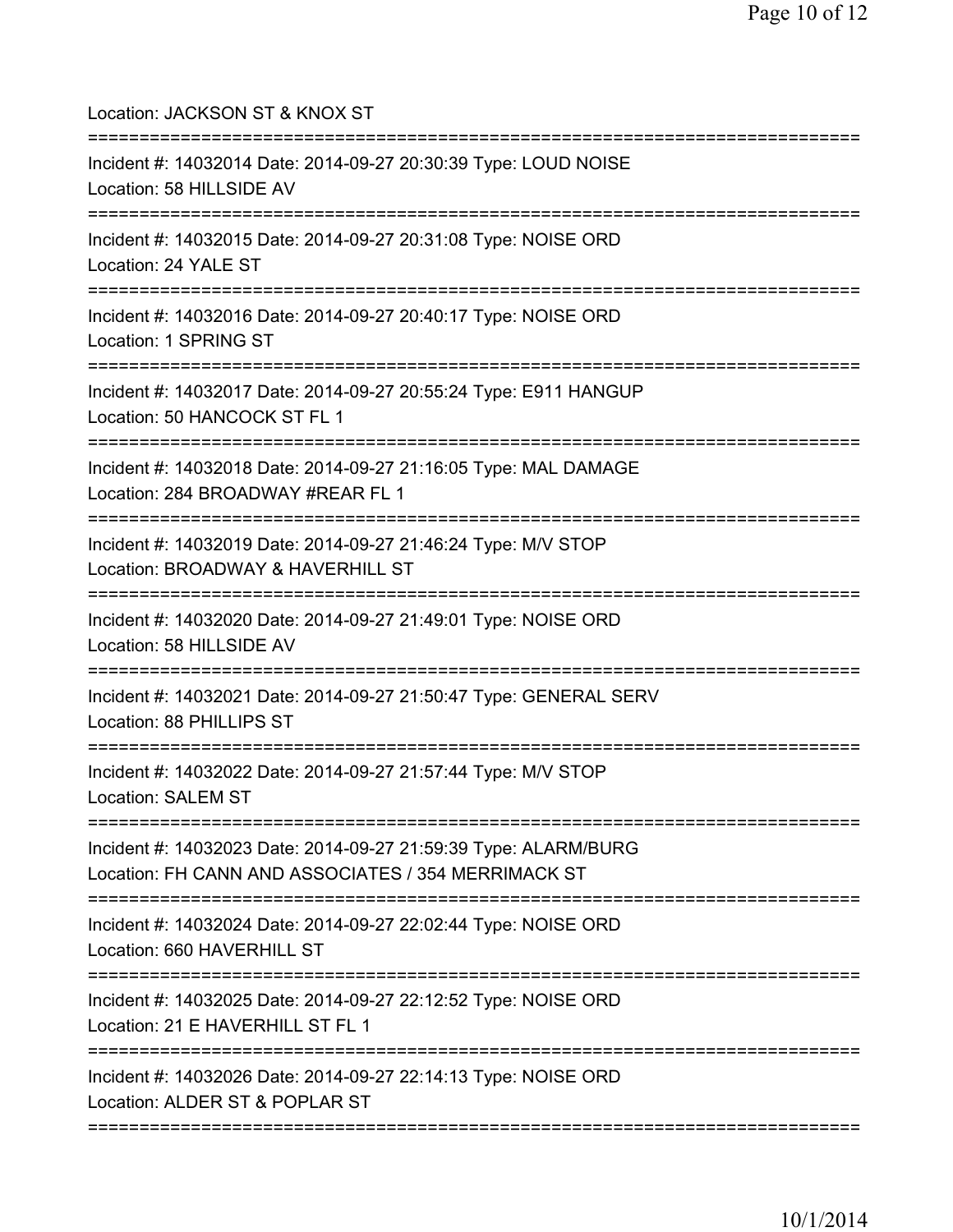| Location: BASKET BALL COURT / 660 ESSEX ST<br>======================================                                                            |
|-------------------------------------------------------------------------------------------------------------------------------------------------|
| Incident #: 14032028 Date: 2014-09-27 22:31:42 Type: UNKNOWN PROB<br>Location: BROOKFIELD ST & LENOX ST<br>==================================== |
| Incident #: 14032029 Date: 2014-09-27 22:42:58 Type: M/V STOP<br>Location: S BROADWAY & SALEM ST                                                |
| Incident #: 14032030 Date: 2014-09-27 22:43:54 Type: NOISE ORD<br>Location: 201 BRUCE ST                                                        |
| Incident #: 14032031 Date: 2014-09-27 22:44:56 Type: NOISE ORD<br>Location: 28 FITZ ST                                                          |
| Incident #: 14032032 Date: 2014-09-27 22:45:15 Type: MV/BLOCKING<br><b>Location: BICKNELL TER</b>                                               |
| Incident #: 14032033 Date: 2014-09-27 22:51:10 Type: NOISE ORD<br>Location: AVON ST & E HAVERHILL ST                                            |
| Incident #: 14032034 Date: 2014-09-27 22:59:38 Type: M/V STOP<br>Location: ARLINGTON ST & BASSWOOD ST<br>============================           |
| Incident #: 14032035 Date: 2014-09-27 23:02:17 Type: M/V STOP<br>Location: ARLINGTON SCHOOL / 150 ARLINGTON ST                                  |
| Incident #: 14032036 Date: 2014-09-27 23:08:14 Type: MISSING PERS<br>Location: 17 ERVING AV FL 3RD                                              |
| Incident #: 14032037 Date: 2014-09-27 23:20:47 Type: NOISE ORD<br>Location: 30 KENDALL ST<br>=========================                          |
| Incident #: 14032038 Date: 2014-09-27 23:23:17 Type: NOISE ORD<br>Location: MAY ST                                                              |
| Incident #: 14032039 Date: 2014-09-27 23:37:22 Type: NOISE ORD<br>Location: 73 AVON ST FL 3                                                     |
| Incident #: 14032040 Date: 2014-09-27 23:37:38 Type: NOISE ORD<br>Location: 134 DAWES ST                                                        |
|                                                                                                                                                 |